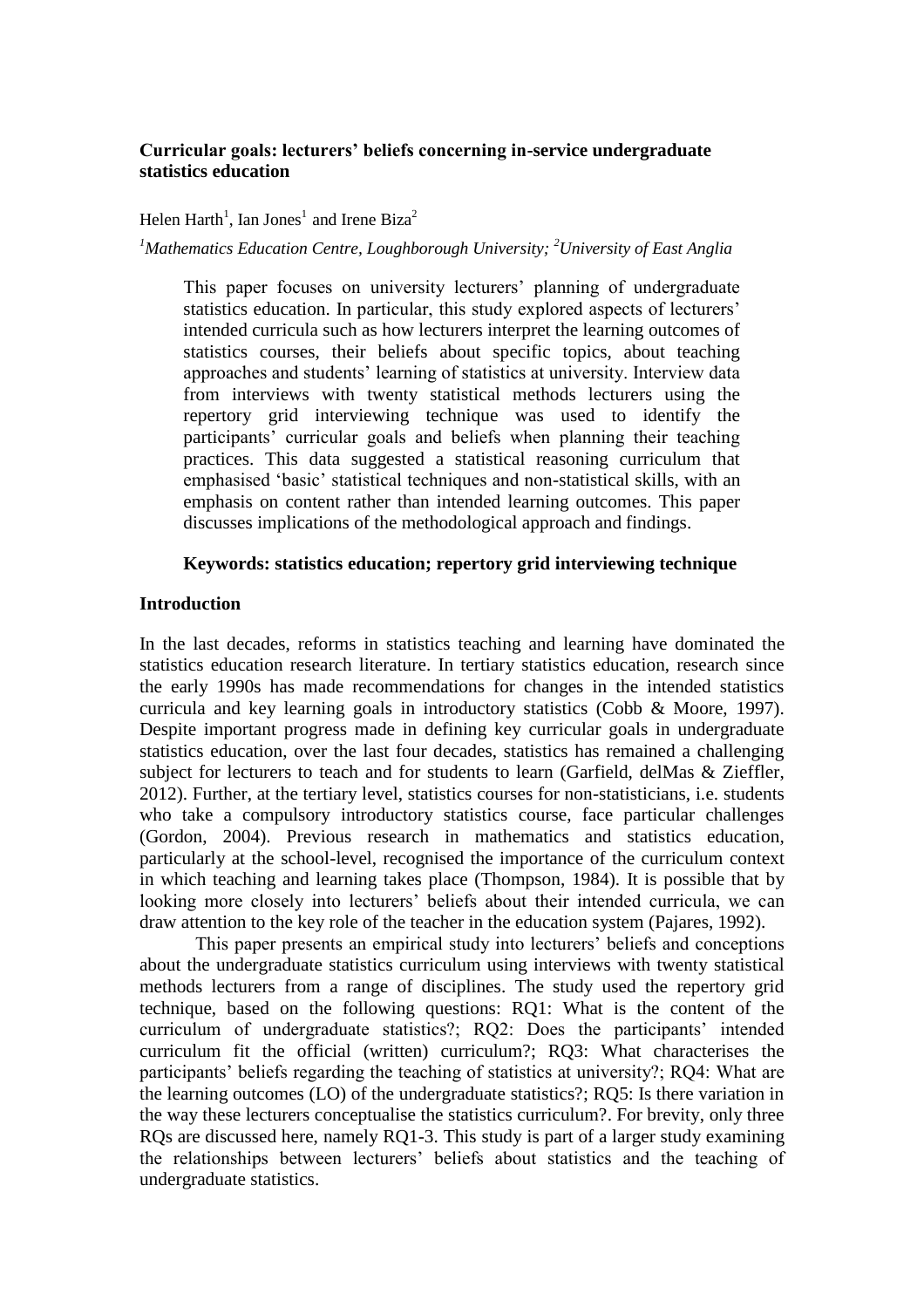## **Literature review**

Teachers' belief systems, composed of 'beliefs connected to one another and to other cognitive/affective structures' (Pajares, 1992, p. 316), reflect their personal beliefs or attitudes about education, about the subject matter and about the students. The Second International Study of Mathematics (SIMS) considered that analysing intended curricula (official curricular goals) might help interpret the findings of the classroom processes (implemented or enacted curriculum) and student outcomes (attained curriculum) and the relationships between these three elements (IAEEA, 1979). In statistics education, a small number of empirical studies have investigated teachers' conceptions about statistics, teachers' beliefs about teaching goals and teachers' planning of statistics teaching at the elementary (primary) or secondary school levels. Eichler (2007) for example proposed that the content of statistics instruction, the teachers' objectives of statistics instruction, their beliefs about the students' benefits of statistics instruction, and about effective teaching of mathematics shape teachers' curricular planning. In another study that investigated secondary teachers' intended (individual) curricula in terms of content and learning objectives, Eichler (2008) found that although the content across the four participating teachers was similar, their learning objectives (intentions) were different.

Studies on tertiary statistics teaching investigated lecturers' conceptions and beliefs about their teaching and about their students, defining components of statistical reasoning and thinking and the development of statistics curriculum content. Gordon, Petocz and Reid (2007) focused on lecturers' conceptions of teaching of statistics to non-statisticians. The authors found that the participants had a range of conceptions about teaching statistics, from a focus on the teacher, the subject matter and course content to a broader focus on the student and their future profession, which were influenced by the contexts, cultures, values, resources and constraints surrounding their teaching. Other studies sought to identify lecturers' views about topics in undergraduate statistics (Gardner & Hudson, 1999). These research studies either focused on lecturers' situated experiences of teaching statistics or on itemising content while ignoring the context and other curricular elements. In the present study therefore, we aimed to relate statistics lecturers' beliefs and conceptions about teaching statistics with the content and LOs of statistics courses.

## **Methods**

# *The repertory grid technique*

In this research study we focused on lecturers' beliefs and conceptions about their intended statistics curricula. We considered the repertory grid technique (RGT) to be a suitable methodology for identifying lecturers' subjective beliefs. RGT, initially developed in clinical psychology for providing therapy to individuals, has been adapted to capture tacit knowledge in a domain for a range of applications, including education (Fransella, Bell & Bannister, 2004; Kelly, 1955). A *grid* comprises elements as column headings, constructs as rows and ratings linking an element to a construct. *Elements* are the object of study within a specific domain, e.g. statistical skills and knowledge. Bipolar *constructs* have two ends, a *positive construct* and a *negative construct*, such as 'good with numbers' (positive) versus 'bad with numbers' (negative). Participants elicit constructs by interpreting or comparing the elements, e.g. in the triadic version by comparing three elements.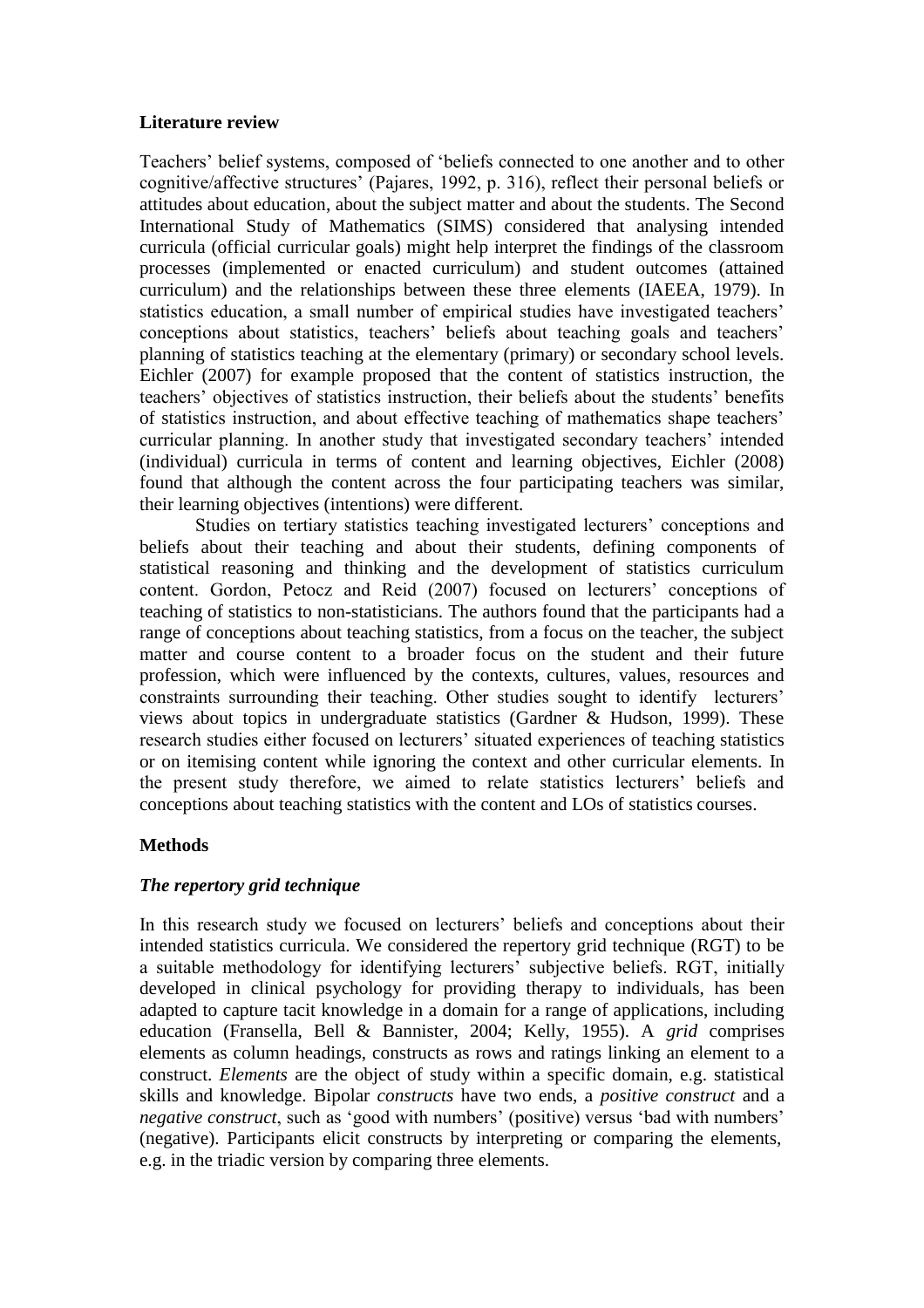#### *Interview design and participants*

Our study comprised of two interview designs, each scheduled to last one hour, shown in the diagram in Figure 1 below. Interviews started with a brief introduction into the purpose of the interview and the definition of statistical literacy, reasoning and thinking (Ben-Zvi & Garfield, 2004, p. 7). The first interview design comprised four steps (Figure 1). Step 1 asked the participants to articulate their own elements or objects of interest (such as statistical skills and knowledge, LOs or content) in terms of a specific module and student cohort.



Figure 1. Repertory grid interview designs I and II

A list of statistical skills, knowledge and understanding identified by lecturers on these modules was likely to help us gather some empirical evidence for what lecturers considered important when defining curriculum and teaching statistics. The participants' teaching/learning intentions were written on nine separate cards. In step 2, the participants compared three elements (written on cards) and considered the following question: *'In terms of the skills, knowledge and understanding you would want the students on your module to learn by the end of their studies, which two cards are alike and different from the third?'* to produce a construct (step 3). Finally, in step 4, the participants rated the nine elements against a construct on a 7-point scale. The process was repeated until the participant was unable to produce any further constructs. Table 1 shows an example of a RG from one participant. Table 1. An example of a repertory grid from one participant

| vertory grid from one participan |  |  |  |  |  |
|----------------------------------|--|--|--|--|--|
|----------------------------------|--|--|--|--|--|

| Elements*                                                                                                            |                                                 |       |                                                                               |  |                                                                                                                                            |                           |   |                |  |   |                                          |           |
|----------------------------------------------------------------------------------------------------------------------|-------------------------------------------------|-------|-------------------------------------------------------------------------------|--|--------------------------------------------------------------------------------------------------------------------------------------------|---------------------------|---|----------------|--|---|------------------------------------------|-----------|
| Construct (positive pole)                                                                                            |                                                 | $E_1$ | E <sub>2</sub><br>E <sub>5</sub><br>$E_8$<br>$E_3$<br>$E_A$<br>$E_6$<br>$E_7$ |  | $E_9$                                                                                                                                      | Construct (negative pole) |   |                |  |   |                                          |           |
| $C_{1+}$                                                                                                             | $E_3$ is interpreted using $E_5$                |       |                                                                               |  |                                                                                                                                            | $\overline{2}$            |   | 6              |  | 6 | qualitative interpretation               | $C_{1-}$  |
| $C_{2+}$                                                                                                             | description and interpretation of data          |       | 6                                                                             |  |                                                                                                                                            | 6                         |   |                |  |   | inferential stats                        | $C_{2-}$  |
| $C_{3+}$                                                                                                             | analysing and interpreting data                 |       |                                                                               |  |                                                                                                                                            |                           |   | 3              |  |   | sampling                                 | $C_{3-}$  |
| $C_{4+}$                                                                                                             | methods of analysis                             |       |                                                                               |  |                                                                                                                                            |                           |   |                |  |   | sampling                                 | $C_{4-}$  |
| $C_{5+}$                                                                                                             | interpretation of data and stats, what it means |       | 6                                                                             |  |                                                                                                                                            |                           | 5 |                |  |   | analytical method, mechanics of doing it | $C_{5-}$  |
| $C_{6+}$                                                                                                             | qualitative description & interpretation        |       | $\overline{2}$                                                                |  |                                                                                                                                            |                           |   |                |  |   | quantitative description                 | $C_{6-}$  |
| $C_{7+}$                                                                                                             | techniques                                      |       |                                                                               |  |                                                                                                                                            |                           |   |                |  |   | how to interpret results of analysis     | $C_{7-}$  |
| $C_{8+}$                                                                                                             | inferential                                     |       |                                                                               |  |                                                                                                                                            |                           |   |                |  |   | descriptive                              | $C_{8-}$  |
| $C_{9+}$                                                                                                             | interpreting results and what they mean         |       | $\ddot{\phantom{a}}$                                                          |  |                                                                                                                                            |                           |   |                |  |   | applying techniques                      | $C_{9-}$  |
| $C_{10+}$                                                                                                            | simple methods                                  |       | $\overline{2}$                                                                |  |                                                                                                                                            | 6                         |   | $\mathfrak{D}$ |  |   | more complex methods                     | $C_{10-}$ |
|                                                                                                                      | $C_{11+}$ method/design                         |       |                                                                               |  |                                                                                                                                            |                           |   |                |  |   | interpreting results                     | $C_{11}$  |
|                                                                                                                      | $C_{12+}$ method                                |       |                                                                               |  | 6                                                                                                                                          |                           |   | з              |  |   | being critical                           | $C_{12-}$ |
|                                                                                                                      | $C_{13+}$ understanding data                    |       |                                                                               |  |                                                                                                                                            |                           |   |                |  |   | collecting data                          | $C_{13-}$ |
|                                                                                                                      | $C_{14+}$ low level                             |       | $\Omega$                                                                      |  |                                                                                                                                            |                           |   | 3              |  |   | high level                               | $C_{14-}$ |
| *The participant elicited nine elements (cards) as follows:<br>$E_1$ : be able to use simple inferential statistics; |                                                 |       |                                                                               |  | $E5$ : understand confidence intervals:<br>$E_6$ : be able to describe data using descriptive statistics and appreciate graphical methods; |                           |   |                |  |   |                                          |           |

 $E_2$ : appreciate different sampling methods - when each might be used;

 $E_7$ : be able to apply correlation methods and interpret results:

 $E_3$ : have a basic appreciation of multivariate methods;<br> $E_5$ : be able to apply outcomes and many  $E_6$ : be able to apply regression analysis;<br> $E_4$ : be able to interpret graphs and tables and draw reasonable conclusion

In the *second design*, we used a summary of elements and constructs emerging from the first interview design. Steps 1 and 3 differed slightly from the first design. We first provided participants with a list of twenty-four elements (step 1). Participants could add/remove elements depending on their own context. Once the participants compared three elements in terms of this question, they either produced a new construct (step 3a) or considered an existing construct (step 3b). RGT was therefore used firstly to elicit lecturers' teaching intentions (the elements written on cards) and secondly to use these to elicit beliefs and conceptions about statistics (the bipolar constructs). The study involved twenty statistical methods lecturers (three from Business and Economics, six from Psychology and Sociology, five from Social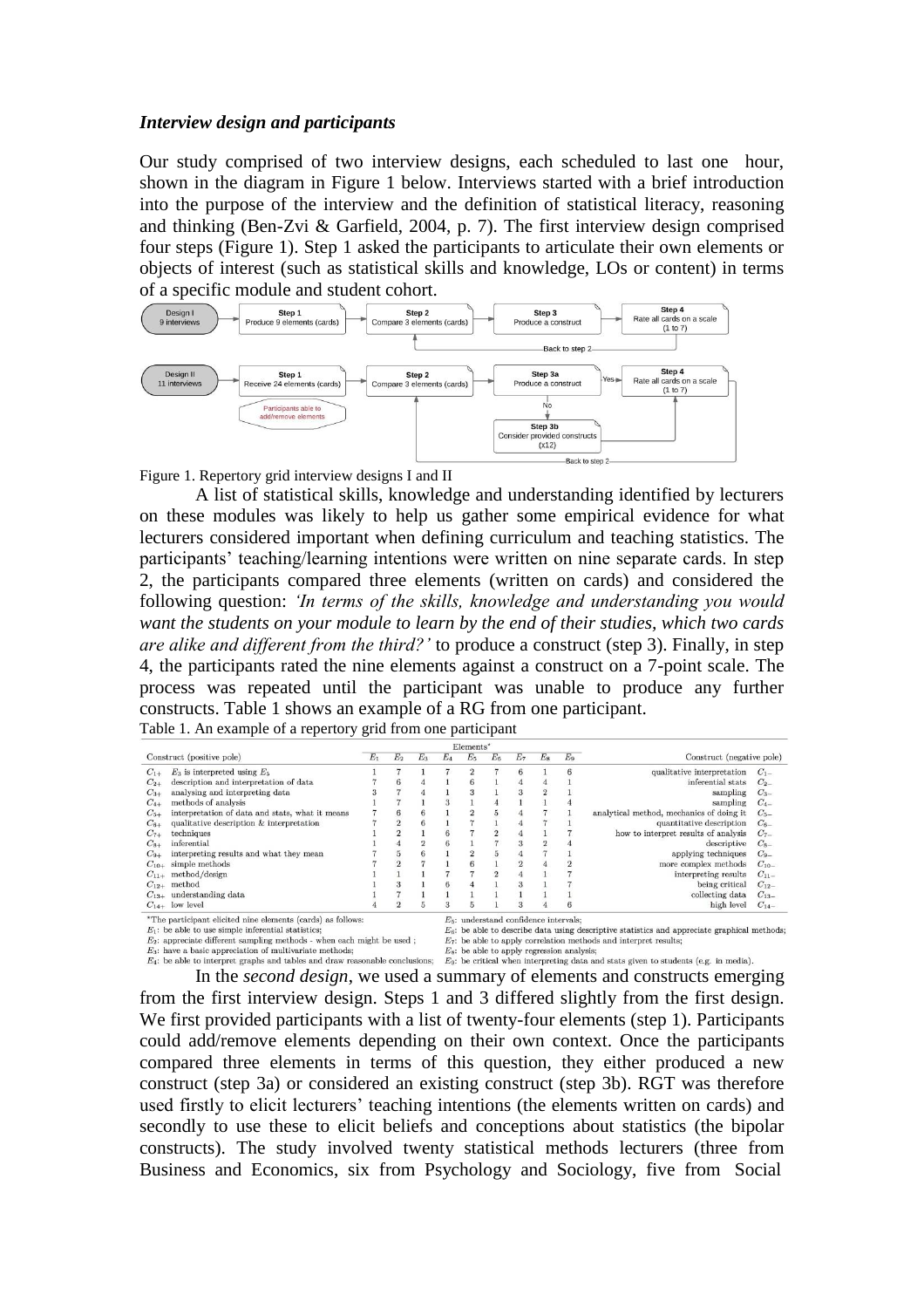Sciences, three from Geography, two in Engineering and one from Mathematics). To collect the interview data, we deliberately invited lecturers to participate if they were teaching on a quantitative or statistics methods modules. RGT allowed these lecturers to construe in their own words what teaching statistics meant for them in relation to their own contexts.

## *Data analysis*

The RGT resulted in both qualitative (words) and quantitative data (ratings) which was analysed to reveal the overall pattern(s) in the ratings. Each participant produced a grid, analysed separately as a case study. The data analysis procedures involved two stages. In the *first stage*, quantitative data were analysed for each interviewee using Idiogrid 4 software to undertake singular-value decomposition (SVD) as a data summary tool. SVD enables both elements and constructs to be represented together (Grice, 2002). The analysis reports distances between constructs showing the likelihood that constructs appear near each other by chance. Further, for each grid, cognitive maps group constructs with similar meanings together into clusters and elements relating to those clusters. To ensure the validity of the procedures, we also checked the plots against the grid data to ensure patterns were fairly consistent across the two. Figure 2 shows such a SVD plot which shows the elements (red dots and black font) and the constructs (blue dots and font). This participant construed the element 'difference between descriptive and inferential statistics' as being 'crucial to the curriculum', 'easier to grasp', 'introductory concept' about 'theoretical underpinnings of statistics' and with 'value in the job market'. Similarly, 'team work' was a non-statistical skill, closely related to 'communication and interpretation skills'. In this participant's view, the 'ability to understand and read quantitative research papers' does 'not require hand calculations' as it is about 'reporting' skills.

Once we were able to group constructs and elements, in the *second phase*, we analysed the qualitative data as follows: (RQ1) expectations for statistical reasoning; (RQ2) the sequential process components of the statistical investigative process: formulate research questions, collect data, analyse data and interpret results; and (RQ3) we compared overall the modules' LOs with the grid data. The module specifications were summarised in a database, containing the following fields: subject domain, module title, level, credit rating, aims, LOs and content.



Figure 2. Singular-value decomposition plot for repertory grid ratings of one participant

## **Findings**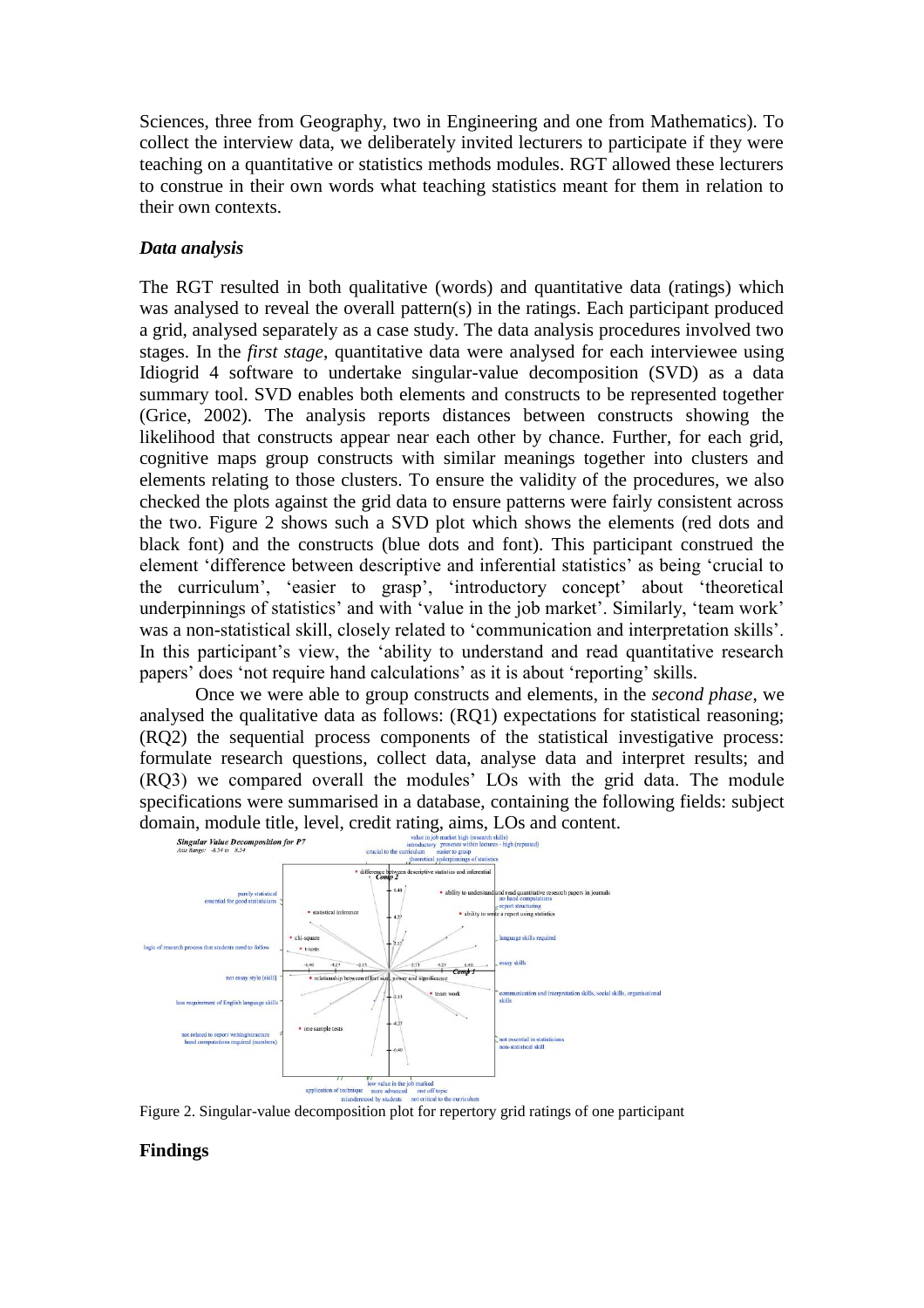The data analysis involved a complex set of procedures, which revealed that our participants focused simultaneously on curricular content, outcomes, pedagogic and contextual issues when construing their own intended curriculum.

## *Expectation of statistical reasoning/thinking (RQ1)*

Although all statistics modules included at least one LO that promoted *statistical reasoning*, out of the 241 classifications, 21% (52) involved statistical reasoning. This may mean that, based on our interpretation of these LOs, statistical procedures rather than statistical reasoning, conceptual understanding or conducting statistical studies were emphasised in the module LOs included here. Of the 81 elements, 18 (19%) were classified as requiring statistical reasoning. Using the SVD plots, each pair of element-construct was also coded into the four statistical process components. The results of this analysis suggest that the proportion of statistical reasoning was 34% of classifications. This may mean that although there was less expectation of statistical reasoning in the module LOs and the elements and constructs when considered in isolation, the participants in fact described the elements as involving a higher proportion of statistical reasoning when considered together with their constructs.

## *Classification into statistical process components (RQ2)*

The classifications of the 197 actual LOs into the four statistical process components (formulate research questions, collect data, analyse data, interpret data) revealed that *analysing data* involved 48% of LOs and *interpreting results* 24.8%. The RG elements resulted in 93 classifications of the four statistical process components. The majority of elements were about analysing data (49%) and interpreting results (43%). This suggested a similar finding as in the analysis of actual module LOs that also seemed to emphasise the two later stages of the statistical process.

# *Participants' beliefs about the intended curricula (RQ3)*

Of the 81 repertory grid elements provided by participants, 41 (50%) represented statistics-based content statements (e.g. 'regression', 'correlation', 't-test', 'report writing') rather than a LO. It may be that the participants construed their intended curriculum considering the content of the syllabus, textbooks, time allocated to different activities and assessment tasks rather than intended LOs (Hussey & Smith, 2002). The emphasis on content rather than intended LOs may also explain the higher proportion of statistical-based elements. Further, the participants' reliance on content rather than statistical reasoning was despite the fact that the participants were presented with a definition of statistical literacy, reasoning and thinking (Ben-Zvi & Garfield, 2004, p. 7) at the beginning of the interview, which was then discussed in the context of their module. On the other hand, RGT required participants to provide a list of elements within a short time and not overtly defined as LOs.

## **Conclusions**

The interviews using RGT allowed lecturers to construct in their own words the intended curricula in their own context. The classifications into the statistical process components, whether there was a requirement for statistical reasoning/thinking and the types of LOs revealed some similarities between actual official curricula and the grid data. It may be however that the broad nature of some of these elements produced